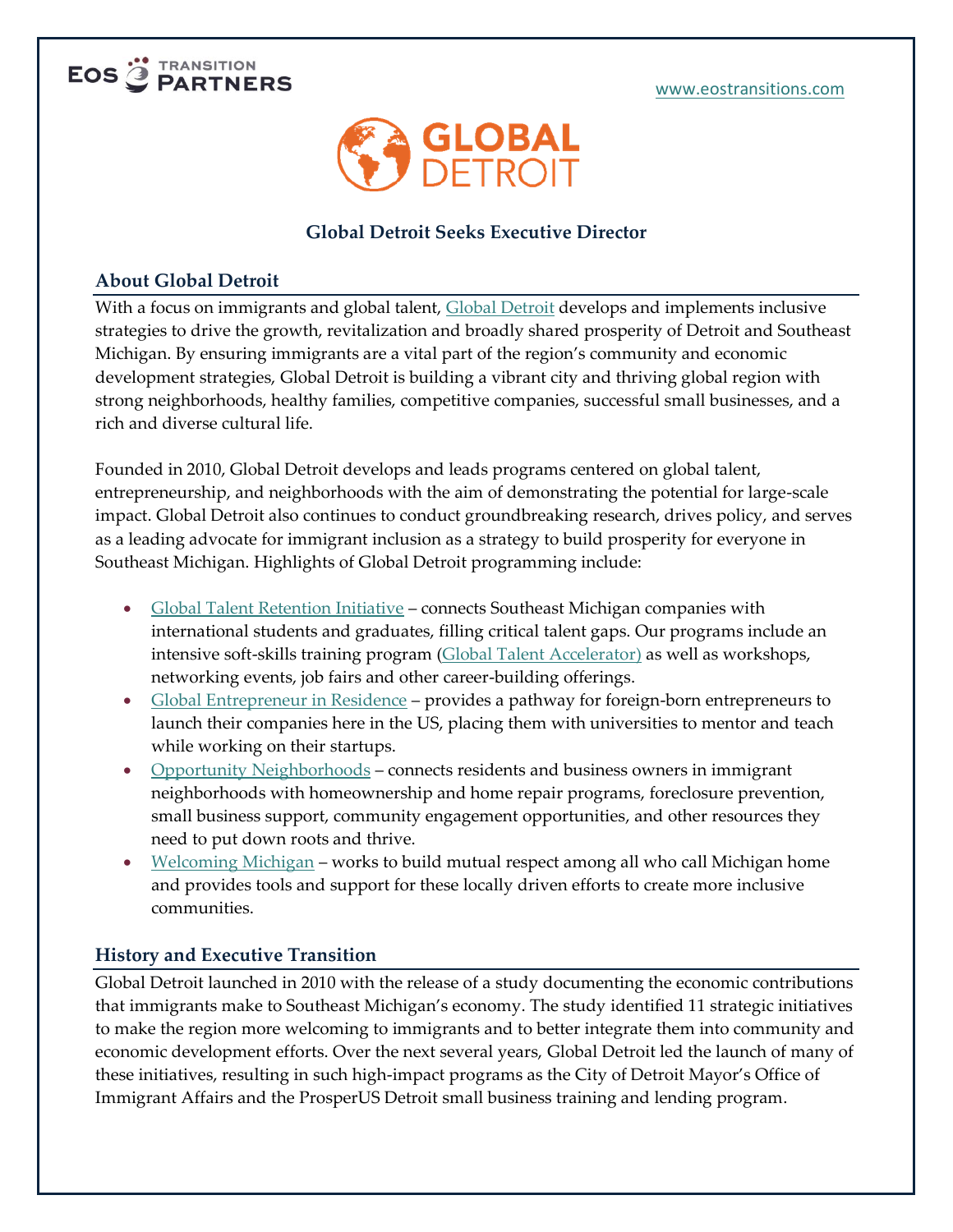As our work progressed, the need for an organization dedicated to keeping immigrants and international students at the top of our region's economic development agenda became clear. By 2014, Global Detroit had incorporated as a nonprofit and hired its first full-time staff person to work on the ground in Southwest Detroit. Today, as Global Detroit enters our second decade, we have become a national leader advocating for and executing strategies to drive equitable local, regional, and statewide economic growth through immigrant inclusion.

Since its inception, Steve Tobocman has served as the organization's executive director, guiding the organization from a study and plan to a nationally recognized leader in the emerging field of immigrant economic development with strong local, state, and national programming and reputation, a staff of 14, and over \$2 million in annual revenues.

In August 2021, as the pandemic continued, Steve and his family relocated from Detroit to the San Francisco Bay Area, and he has continued to lead the organization remotely. Steve plans to continue to work in this dynamic field and is available to work with the next Executive Director on a smooth transition. Moreover, he is available to continue to work for Global Detroit on specific projects in which his labor and expertise is desired. Having handed off several other nonprofit organizations in his 25-year nonprofit career, Steve is committed that the next Executive Director, who will report directly to the Board of Directors, be empowered to determine the appropriate amount and scope of Steve's involvement moving forward.

# **Opportunity Going Forward**

The Executive Director will be an experienced and dynamic non-profit administrator ready to assume leadership from Global Detroit's long-serving, founder. In addition to effectively and efficiently overseeing ongoing operations, managing the organization's finances, and fundraising, high priorities for the Executive Director include:

- Developing a strategic plan aligned with the organization's vision, one which strikes the appropriate balance between running demonstration and ongoing programs, determines how to qualify and quantify impact, and considers current sector trends.
- Transitioning and then expanding relationships with communities, funders, partners, and collaborators known to and new to Global Detroit.
- Expanding Global Detroit's policy work to further grow its sector leadership.
- Providing greater opportunities for immigrant voice and expertise to be an integral part of Global Detroit's work.
- Championing Global Detroit's ongoing and robust commitment to its diversity, equity, inclusion, and belonging (DEIB) work.
- Ensuring that standard and effective operating processes and procedures are in place and that self and others are held to high levels of accountability.
- Leading, empowering, and motivating a dedicated and experienced group of passionate professionals who are committed to advancing Global Detroit's mission.
- Developing a strong partnership with the Board of Directors and establishing clear role expectations to maximize the board's contributions to Global Detroit.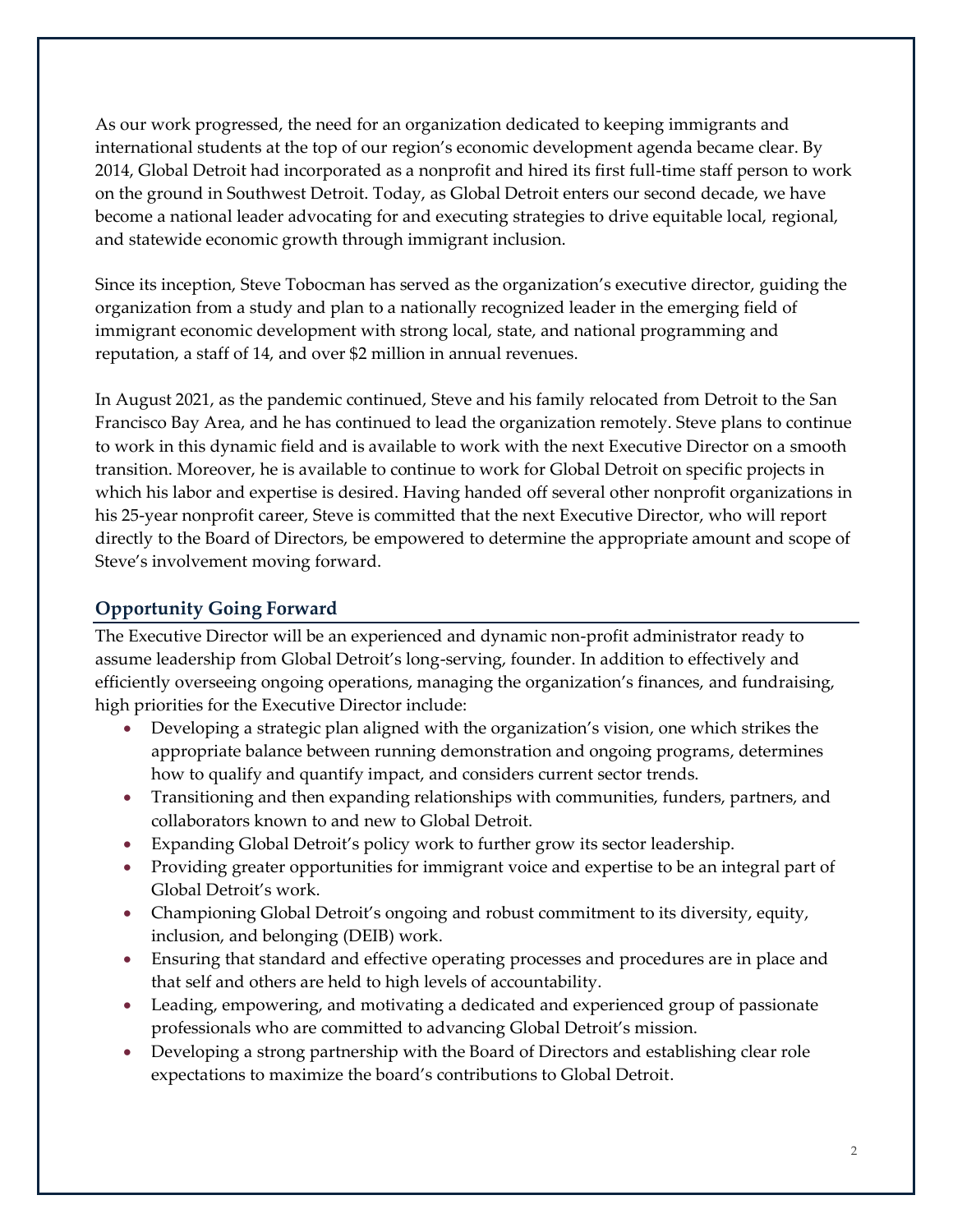# **Desired Credentials/Profile of the Ideal Candidate**

- A minimum of seven years of senior leadership, or equivalent experience
- Knowledge of and passion for economic development, community development, and/or the immigrant experience

# **Desired Skills and Experience**

#### Visionary and Strategic Leader

- Dynamic, creative, and innovative leader with an entrepreneurial spirit who can hone and carry forward a complex vision and take advantage of opportunities.
- Able to create a comprehensive strategy that addresses current realities while anticipating future needs and changes in the field.
- Confident administrator who can succeed a founding leader, someone able to sustain the innovative, start-up energy of Global Detroit while also maturing and standardizing Global Detroit's structure and operations.
- Strong executive skills in personnel and financial management as well as governance.
- Innovative mindset, with the ability to consider alternatives, feedback, and suggestions but also able to set boundaries and make the hard decisions.

# Mission-Driven and Inspired Advocate

- Champion who is inspired by the immigrant experience and Global Detroit's mission of advocating for and executing strategies to drive equitable local, regional, and statewide economic growth through immigrant inclusion.
- Deep passion for the work with an eagerness to learn from and build new coalitions.
- Skilled at inspiring and influencing others to advance Global Detroit's mission.
- Able to understand the synergies between the immigrant experience and equity conversations.
- Understanding and respectful of the lived experience of immigrants either personally or through research and policy work.
- Exposure to the economic development landscape and its intersection with the immigrant experience.
- Ability to collect and use data and translate evidence to make a strong case for social and policy change.

# Politically Savvy Networker, Communicator, and Relationship Builder

- Able to build, manage, foster, and sustain meaningful and mutually beneficial relationships with partners, coalitions, funders, supporters, and governmental agencies.
- Informed and passionate spokesperson with eagerness, comfort, and credibility to speak with authority about Global Detroit's mission and activities.
- Politically astute leader who is able to navigate and make inroads with local, state, and national public officials and agencies to advance Global Detroit's vision.
- Strong, experienced, and eager external communicator who can effectively advocate for Global Detroit and the immigrant experience.
- Compassionate communicator with polished external relations skills, media savviness, community connections, and an established personal network would be ideal.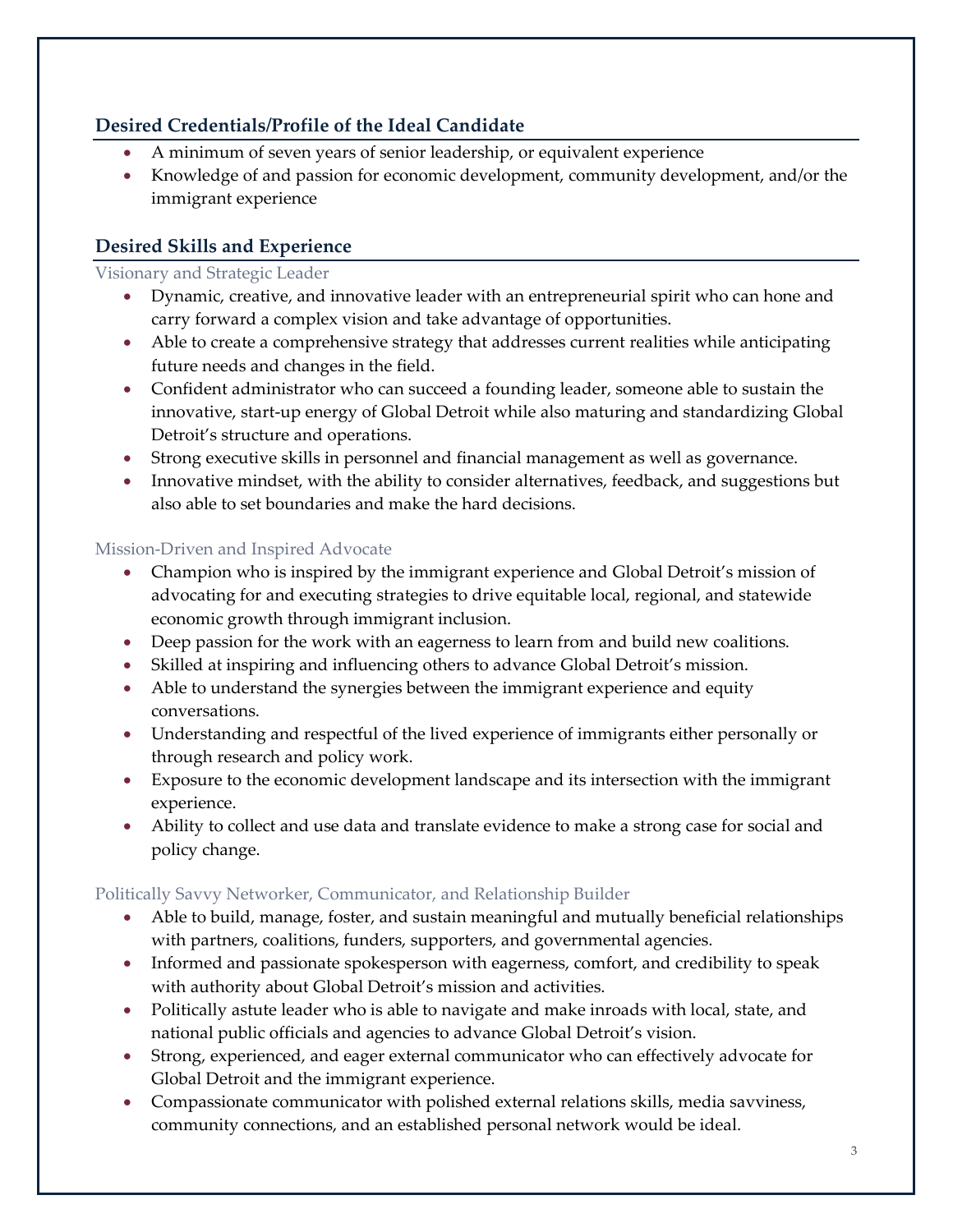#### Experienced Fundraiser and Board Developer

- Credible, proven, and enthusiastic fundraiser with the experience to transition and assume the responsibility for a robust fundraising program from a founding Executive Director who has been Global Detroit's primary fundraiser.
- Informed leader who stays abreast of all government and private funding opportunities and positions Global Detroit to take advantage of new funding.
- Able to translate Global Detroit's unique positioning as a conduit and demonstrator of system change rather than a program operator into funding opportunities.
- Able to identify and expand on the existing fundraising program and develop and support the Board of Directors so it can provide appropriate and increased support for the program.
- Governance knowledge and experience to maximize the Board of Directors' service and impact.

# Empowering Manager of People and Culture

- Supportive, accessible, and authentic staff leader who can build and sustain trust and a collaborative work environment.
- Strong commitment to diversity, equity, inclusion, and belonging (DEIB) with a deep interest in proactively moving Global Detroit forward in the work and the desire and skill to engage in courageous conversations across a wide array of constituencies.
- Empathetic, self-aware, and real human who is an active listener and can relate to and value the diverse experiences of all who engage with Global Detroit.
- Experienced manager who can empower a talented team of professionals, trust their talents and expertise, and not micromanage, while also being comfortable being the final decision maker when necessary.
- Able to implement human resource structures that are supportive of staff while holding all to high levels of accountability.
- Belief in work-life balance and the flexibility that has been necessary throughout the pandemic.

# **Application Guidelines**

This is a full-time, salaried, exempt position with an initial starting salary range of \$120,000 to \$140,000 commensurate with experience and qualifications and within the framework of the organization's annual budget. Global Detroit offers a comprehensive health care plan, including vision and dental; a retirement plan with a 2% employer contribution; 16 days of PTO for starting employees, 11 paid holidays and 5 additional sick days. Global Detroit employees also enjoy time off for a winter break between Christmas and New Year's Day.

Global Detroit is an Equal Employment Opportunity and Affirmative Action Employer which encourages applications from candidates from diverse backgrounds and cultures. Candidates of color and/or candidates who know and/or represent the communities Global Detroit serves are strongly encouraged to apply.